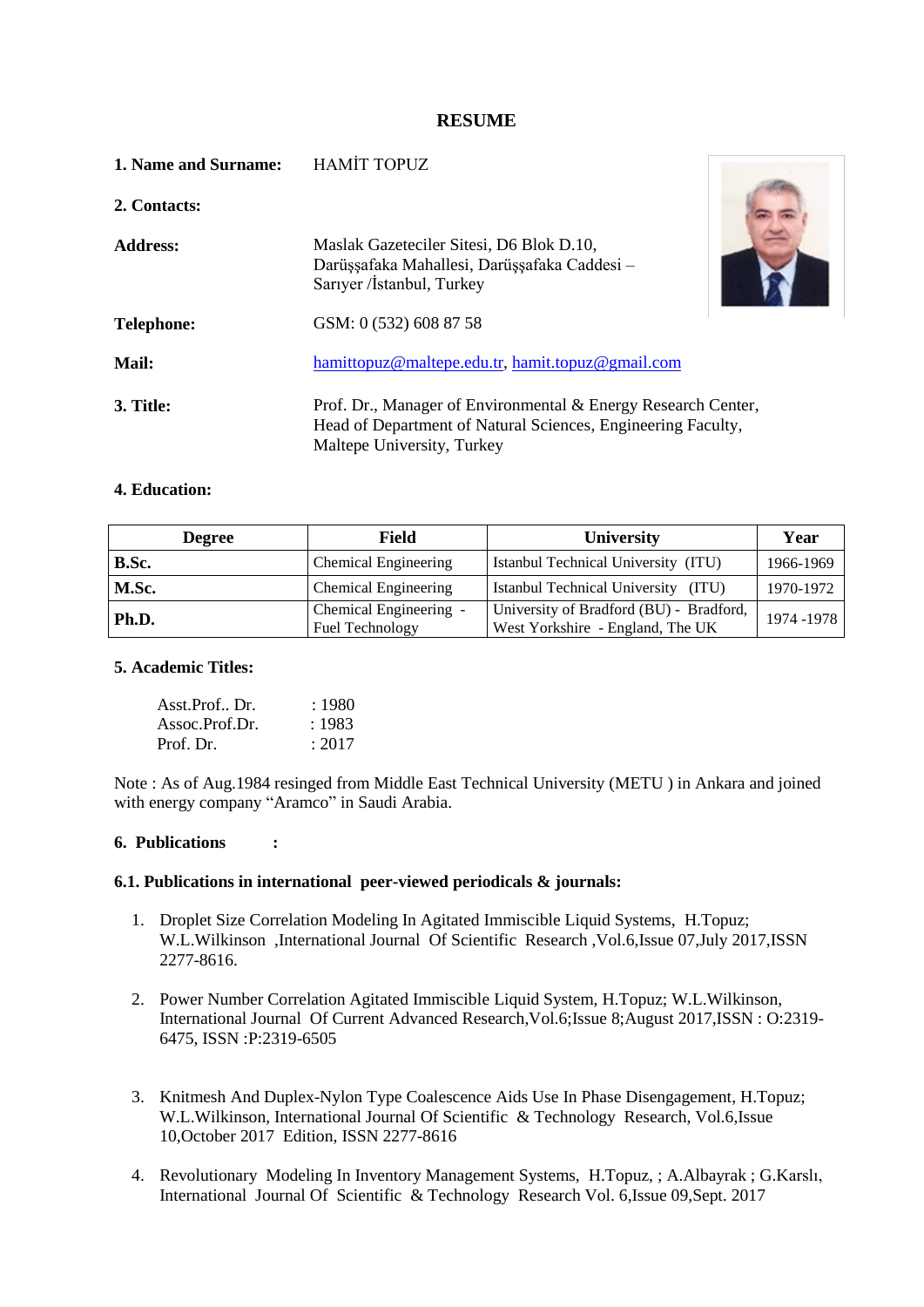# **6.2. Publications ın ınternational conference proceedings:**

1. Development Of A Novel Photographic Design For Drop Size Measurement In Agitated Vessels - ISEC - 1983 Denver - Colarado, USA

## **6.3. Publications in peer-viewed national journals:**

1. Modeling And Optimization Of Industrial Inventory Management System, H.Topuz, A. Albayrak, G. Karslı, Ulaştırma Ve Lojistik Ulusal Kongresi, ULUK 2017-26-27 Ekim, Istanbul,2017.

## **6.4. Publications in national meetings proceedings:**

1. A New Approach to Small-Scale Mixer-Settlers Design. VII. Scientifique TÜBİTAK, August 29, 1980-İzmir, Turkey.

# **6.5 Other publications:**

- 1. Investigation of Power Number Distributions in Cylindrical Tanks. Turkish Chemical Engineers' Chamber Publicationi, Publication No. 101, April 1982.
- 2. Use of Alternative Fuel Naphta Quality Search presented at 5.th ICCI Meeting. İstanbul Hilton Convention Center, 1999, İstanbul.

## **7.Projects :**

## **a. Akademic:**

- 1983 June 1983 Dec Postdoctoral work.Sponsored by British embassy at Bradford University Chemical Engineering Dept.
- ODTÜ Gaziantep Engineerin Faculty appointed staff to organize the Establishment of Food Engineering Department .Project completed successfully.
- Part-Time Teaching Staff member at İstanbul Teknik University Petroleum and Natural Gas Engineering Dept., small to medium sized co-generation projects i.e., 5MV, 6MV ve 10 MV energy Project designs and supervision were carried out successfully. Further, some taeching assignements conducted.

## **b. Industrial Scale Energy projects:**

- Ph.D.study at British Nuclear Fuels Limited Establishment on fuel technology carried in a smallscale bench type mixer-settler using the chemical named as TBP –tri-butyl-nitrate –uranyl-nitrate separation Project in three years completed and led to Doctorate degree received.
- Worked in ExxonMobil (Mobil Oil Turk) and BP Petroleum Turkey Ltd..Acomplished single cycle and combined cycle (CHP) at various sizes energy projects completed.Some of them given below.
- KOC Group in Bursa Organized Region ENTEK 72 MW co-gen Project with help of BP Petroleum Ltd.built.
- Works contributed to Bursa and Çerkezköy Region ZORLU Group in BURSA and ÇERKEZKÖY total power in operation 150 MW co-gen power plant.
- Work contributed in Bursa Organized Region known as (BOSEN) 80 MW power installed.
- Work contributed in İzmir Çiğli ATAER co-gen plant at various stages.
- Work contributed to NUH Cement plant at Hereke Region installed power 70 MW co-gen plant participated in the study of design and feazibility studies.